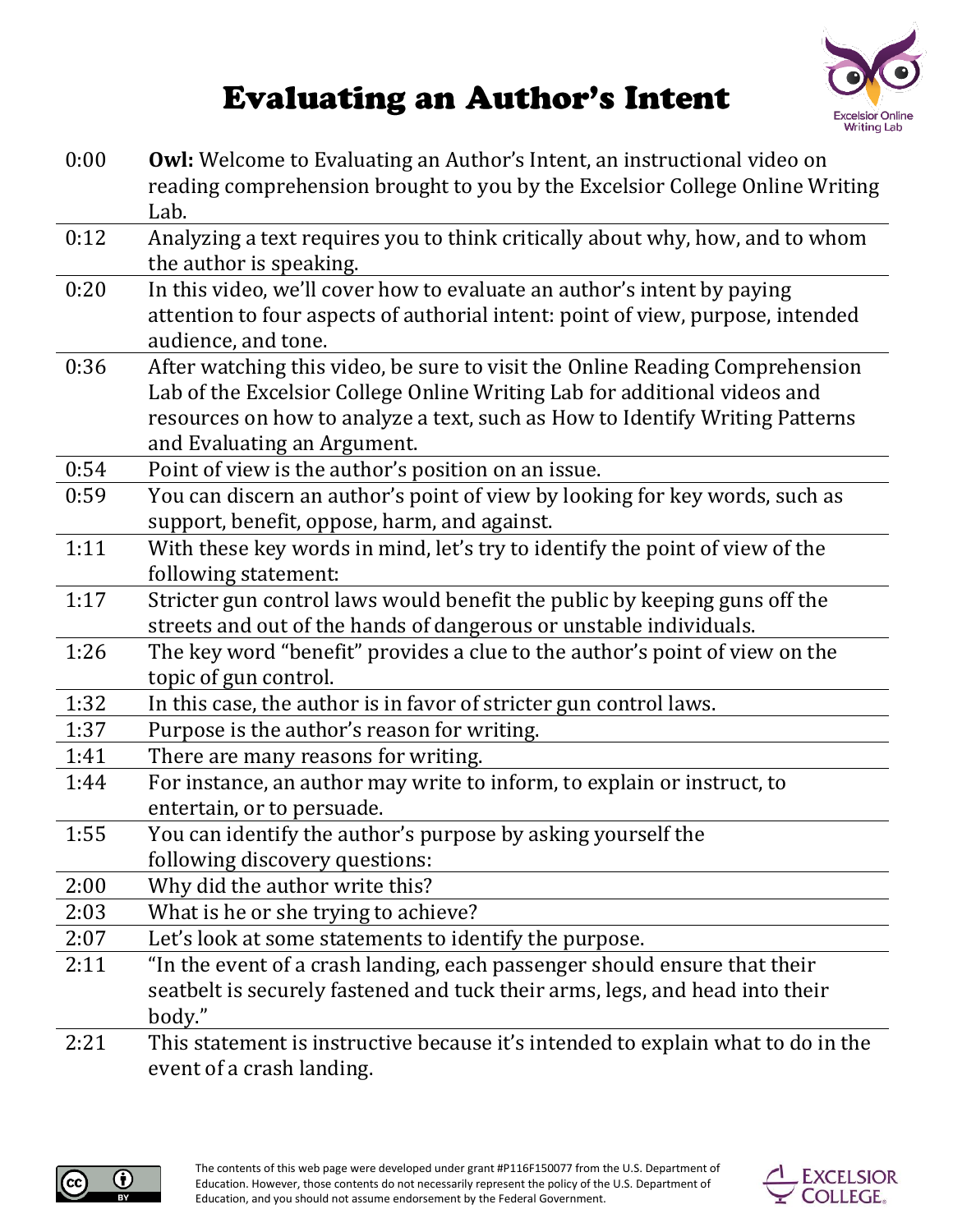| 2:29 | "Columbus Day is a controversial holiday because of its tacit endorsement of     |
|------|----------------------------------------------------------------------------------|
|      | colonization, slavery, and the genocide of indigenous peoples."                  |
| 2:39 | This statement is persuasive because it's trying to convince the reader to agree |
|      | with the author's point of view about Columbus Day.                              |
| 2:46 | Advertisements and commercials are also persuasive since their goal is to        |
|      | persuade you to buy something.                                                   |
| 2:54 | "The Dow Jones Industrial dropped five hundred points today after the            |
|      | President announced the latest unemployment statistics."                         |
| 3:01 | This statement is informative because it is trying to update the reader on what  |
|      | happened with the stock market today.                                            |
| 3:09 | "The zombie horde shambled up the hill in pursuit of its prey, an injured pony   |
|      | whose frightened whinnies incited a virtual zombie stampede!"                    |
| 3:19 | This statement is trying entertain the reader by describing a fictitious zombie  |
|      | encounter.                                                                       |
| 3:27 | The intended audience is the group of people that the author has in mind as      |
|      | his or her primary readers.                                                      |
| 3:34 | You can identify the author's intended audience by asking yourself the           |
|      | following discovery questions:                                                   |
| 3:41 | For whom is the author writing?                                                  |
| 3:44 | Where was it published and who is most likely to find it there?                  |
| 3:49 | What is the topic and who is generally interested in it?                         |
| 3:53 | What level of language does the author use? Is it simple, sophisticated, or      |
|      | specialized?                                                                     |
| 3:59 | What assumptions does the author make about the audience's values and            |
|      | beliefs?                                                                         |
| 4:05 | and What is the author's purpose for writing?                                    |
| 4:09 | For instance, if the author writes:                                              |
| 4:11 | "The presidential candidate is a rabid proponent of the big government, tax-     |
|      | the-rich, entitlement policies that have bankrupted the European Union."         |
| 4:20 | You can surmise that the author is writing for a conservative audience because   |
|      | he or she assumes the intended audience is familiar with and comfortable         |
|      | using phrases such as "big government," "tax-the-rich," and "entitlements" as    |
|      | derogatory terms.                                                                |
| 4:35 | The description of the politician as "rabid" is also a clue that the intended    |
|      | audience will not agree with the politician's policies.                          |
| 4:43 | Tone refers to the author's attitude towards the subject or audience.            |
| 4:48 | For example, let's say you come across a newspaper headline that                 |
|      | reads: President Grinch to Steal Halloween, Too.                                 |
| 4:56 | The author's tone is sarcastic.                                                  |